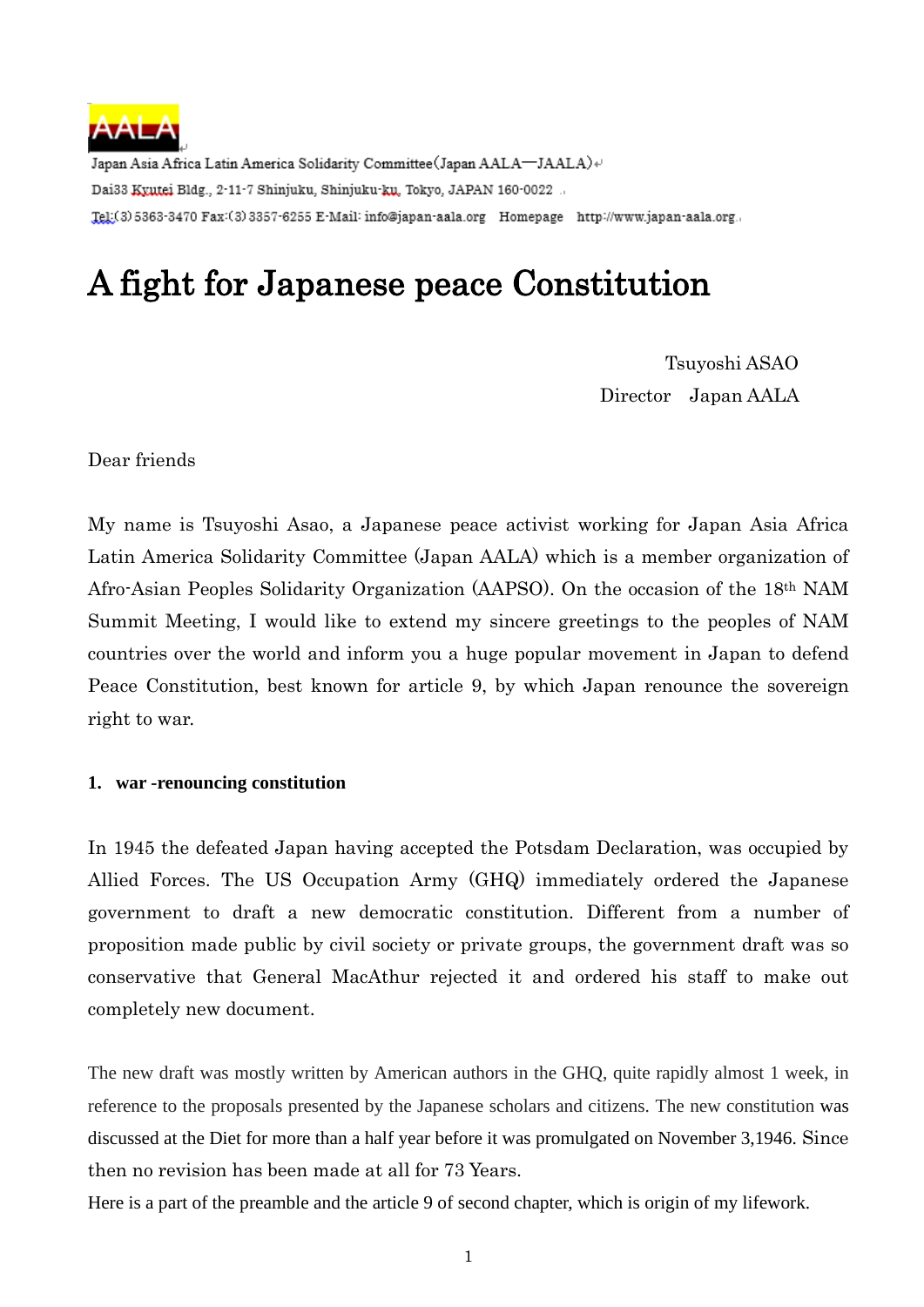#### **Preamble**

We, the Japanese people, desire peace for all time and are deeply conscious of the high ideals controlling human relationship, and we have determined to preserve our security and existence, trusting in the justice and faith of the peace-loving peoples of the world. We desire to occupy an honored place in an international society, striving for the preservation of peace, and the banishment of tyranny and slavery, oppression and tolerance for all time from the earth. We recognize that all peoples of the world have the right to live in peace, free from fear and want.

#### **Chapter 2 Renunciation of war**

**Article 9.** Aspiring sincerely to an international peace based on justice and order, the Japanese people forever renounce war as a sovereign right of the nation and the threat or use of force as means of settling international disputes.

In order to accomplish the aim of the preceding paragraph, land, sea, and air forces, as well as other war potential, will never be maintained. The right of belligerency of the state will not be recognized.

## 2. revising attempts

As the East-West Cold War intensified, the US not only kept large-scale US troops stationed in Japan even after Peace Treaty signed, but also pushed Japan to re-arm and cooperate with the US military. As early as in 1948, a move for constitutional amendment came out so that Japan could engage a war together with the US forces. Facing a strong public opposition, the government organized so called Police Reserve Force by law in 1950, which was renamed National Safety Force before it grew up to be Self Defense Forces in 1954.

The SDF has been strengthened for more than 50 years. Now it is ranked as one of the most powerful military in the conventional capabilities with the world's [eighth-largest military budget.](https://en.wikipedia.org/wiki/List_of_countries_by_military_expenditures) However, all the attempts to revise the constitution by different administrations have been thwarted by the popular opposition. Due to the restriction by the Article 9 of the constitution, SDF cannot openly engage in a war outside the territory.

Nevertheless, under new electoral system introduced in 1994, a number of legislators claiming constitutional amendment had been elected. Pacifist camp was extremely worried about the development. Nine progressive celebrities including the Novel Laureate in Literature, Oe Kenzaburo, issued an appeal calling for a peoples campaign to prevent revision of the article9 of the constitution. The appeal got a great sympathy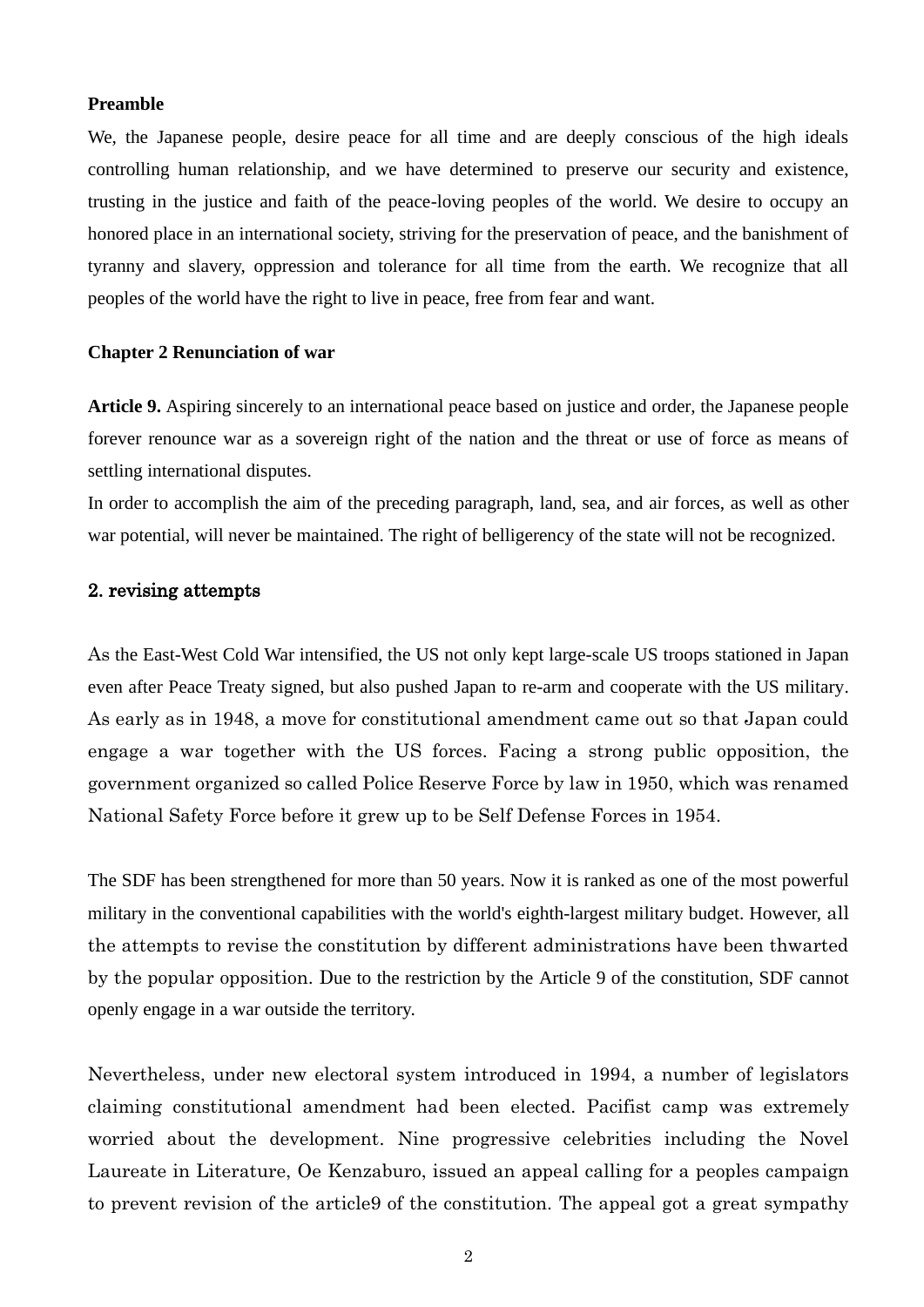and popular support. A grassroots organization called "Article 9 Association" to support the appeal has been set up throughout the country, the number of which exceeded 7500 nationwide in 2010. This movement was featured in high school social studies textbooks and was also attracting interest from overseas media.

In 2015 Abe administration bulldozed new legislation which allows in special cases SDF to engage in a war together with US forces outside the Japanese territory. A massive popular protest against the unconstitutional law led to form a wide range civil and political party front with the aim of invalidating the law. In 2017, the front called for a nationwide campaign against the constitutional amendment by P.M. Abe to defend the war-renouncing Constitution, aiming at collecting 30 million signature. The struggle is underway as a grassroots movement.



## 3. movement from the bottom

I stayed in Micronesia from April 2005 to March 2007 as a senior volunteer. One day the landlord of the house which I rented surprised me by saying "The constitution of your country is wonderful" I felt proud of the fact that Article 9 of the Constitution, was highly valued by people all over the world, and realized the importance of defending and utilizing it.

Immediately after returning to Japan in 2017, responding to the appeal from national "Article 9 Association ", I took part in a formation of local unit of the association in my hometown Nanbachi Tachibana district (approximately 40,000 inhabitants). Associates visited an individual homes of the people to get support for the appeal. Monthly newsletter was delivered to the supporters. A large signboard saying "Article 9 is a treasure for the world" was set up in the square. A